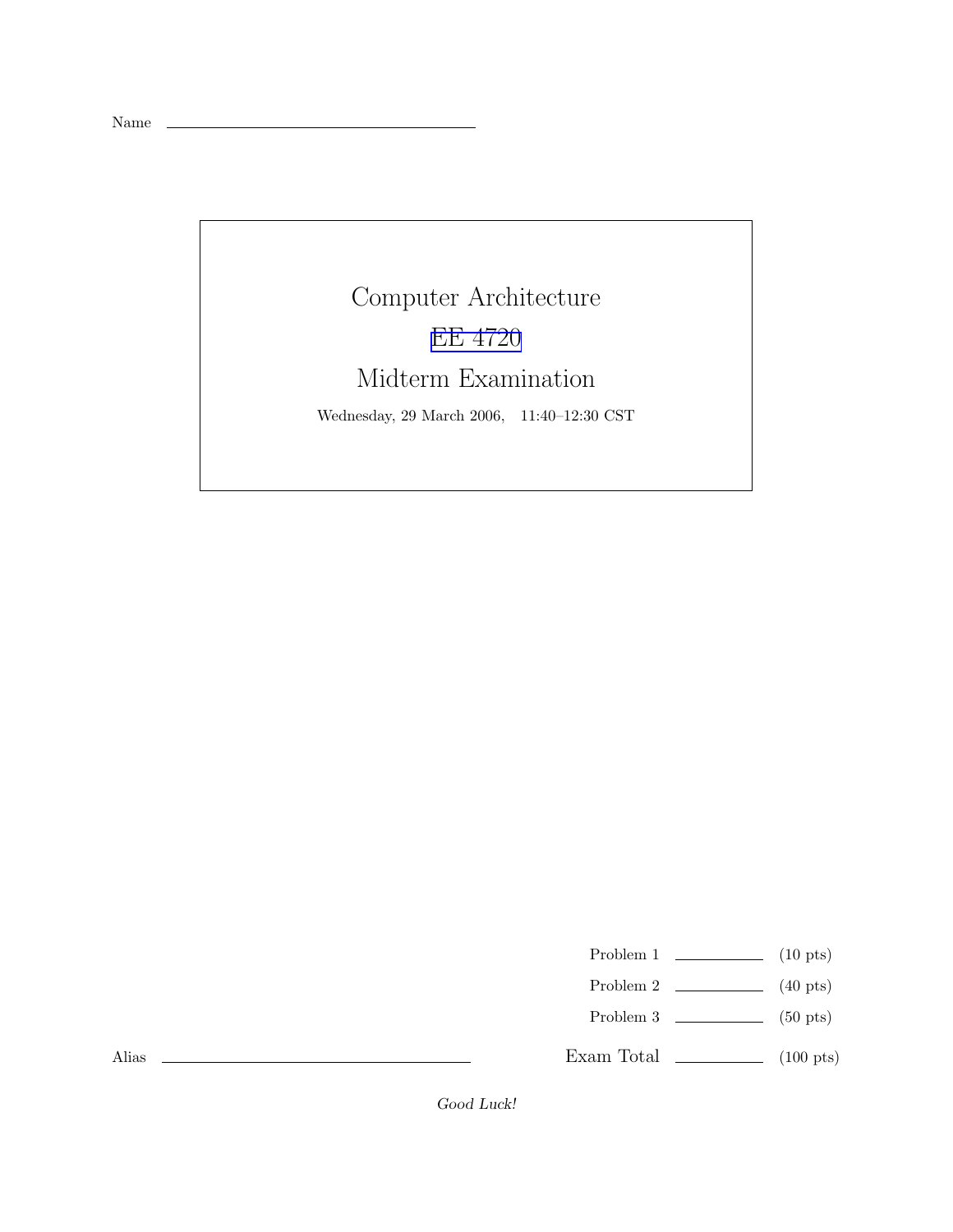Problem 1: The MIPS code below runs on the illustrated implementation. [10 pts] Show the execution of the code below on the illustrated pipeline.



Note: To keep the test from getting too long the following parts were not included on the original exam. There should be at least one stall.

Think about the questions below for a few moments, then look at the problem on the next page.

Is it possible to add bypass connections to eliminate the stall and gain performance?

If bypasses won't work does that mean it's impossible to eliminate the stall?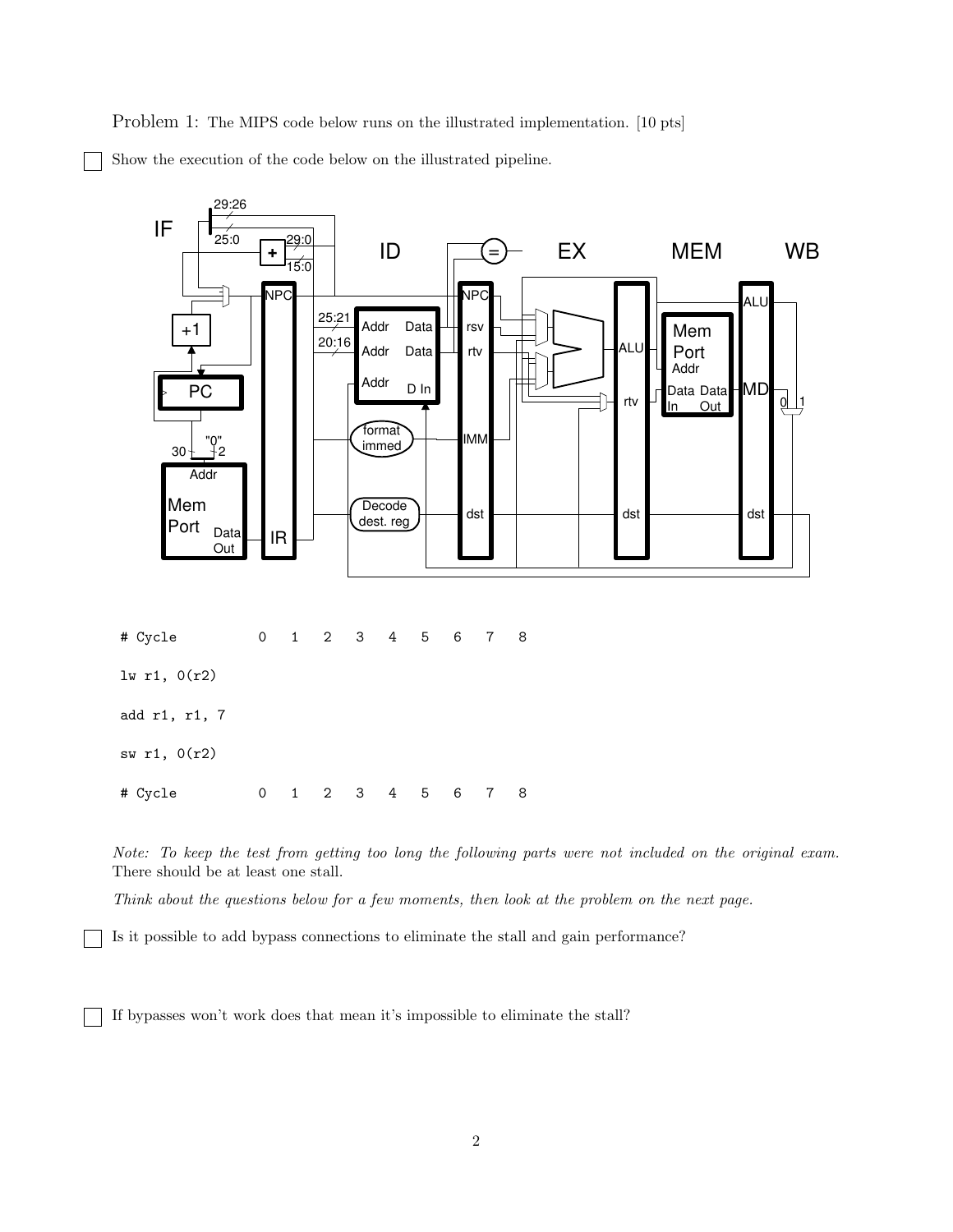Problem 2: The five-stage MIPS implementation below has an ALU in the MX (new name for MEM) stage (connections for that ALU are shown bold) and what was the ALU in the EA (new name for EX) stage is now just an adder and is to be used only for loads and stores.



(a) Add bypass connections needed so that the code below (same as last problem) executes as shown. Label those bypass connections: LAS-c, where c is the cycle number in which the bypass connection is used. Do not add unneeded bypass connections!

[10 pts] Add bypass connections, label with LAS-c.

| # Cycle        |  | 0 1 2 3 4 5 6  |                |  |  |
|----------------|--|----------------|----------------|--|--|
| 1w r1,0(r2)    |  | IF ID EA MX WB |                |  |  |
| addi r1, r1, 7 |  | IF ID EA MX WB |                |  |  |
| sw $r1, 0(r2)$ |  |                | IF ID EA MX WB |  |  |
| # Cycle        |  | 0 1 2 3 4 5 6  |                |  |  |

(b) Several connections to the EA-stage adder are now unneeded (but were needed when it was an ALU). (Don't add new connections here.)

[10 pts] Label unneeded EA-adder connections with an X at mux inputs.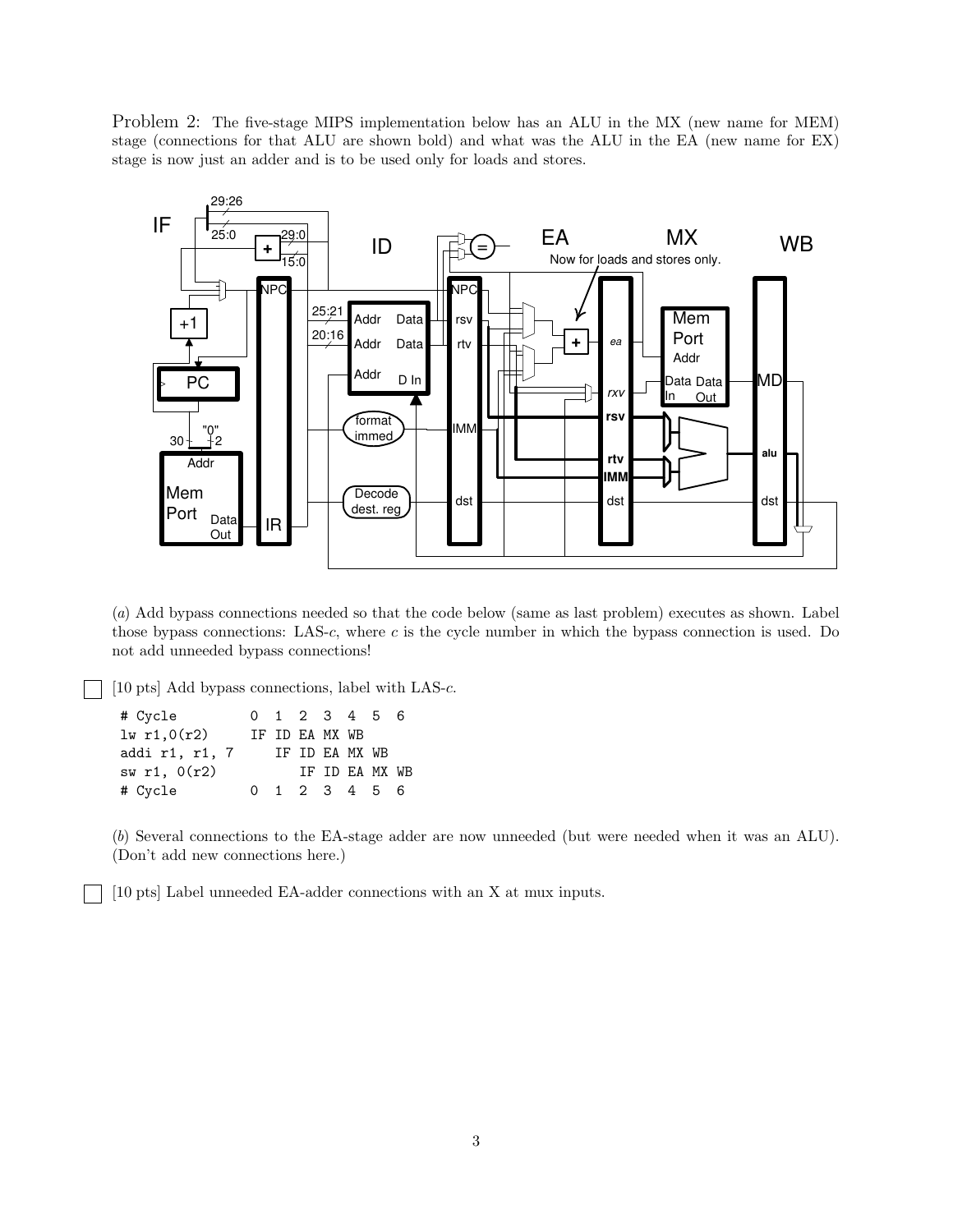Problem 2, continued: The implementation below is identical to the one on the previous page.



(c) For each code fragment below: Add reasonable bypass connections to eliminate stalls (if any). Show the execution and label the bypass connections that are used (new or existing) with a cycle number. If there is a stall circle Yes if an EX-stage ALU (in addition to the ME stage ALU) would remove the stall, if an EX-stage ALU wouldn't help circle No; if there is no stall don't circle anything. [20 pts]

Add bypasses (if needed). Label bypasses used AS-c. Show execution. EX ALU would help: Yes No. # Cycle 0 1 2 3 4 5 6 7 8 add r1, r2, r3 IF ID EA MX WB sub r4, r1, r5 Add bypasses (if needed). Label bypasses used AL-c. Show execution. EX ALU would help: Yes No. # Cycle 0 1 2 3 4 5 6 7 8 add r1, r2, r3 IF ID EA MX WB lw r4, 4(r1) Add bypasses (if needed). Label bypasses used LL-c. Show execution. EX ALU would help: Yes No. # Cycle 0 1 2 3 4 5 6 7 8 lw r1, 12(r2) IF ID EA MX WB lw r3, 16(r1) Add bypasses (if needed). Label bypasses used AB-c. Show execution. EX ALU would help: Yes No. # Cycle 0 1 2 3 4 5 6 7 8 addi r1, r1, 1 IF ID EA MX WB beq r1,r2 TARG nop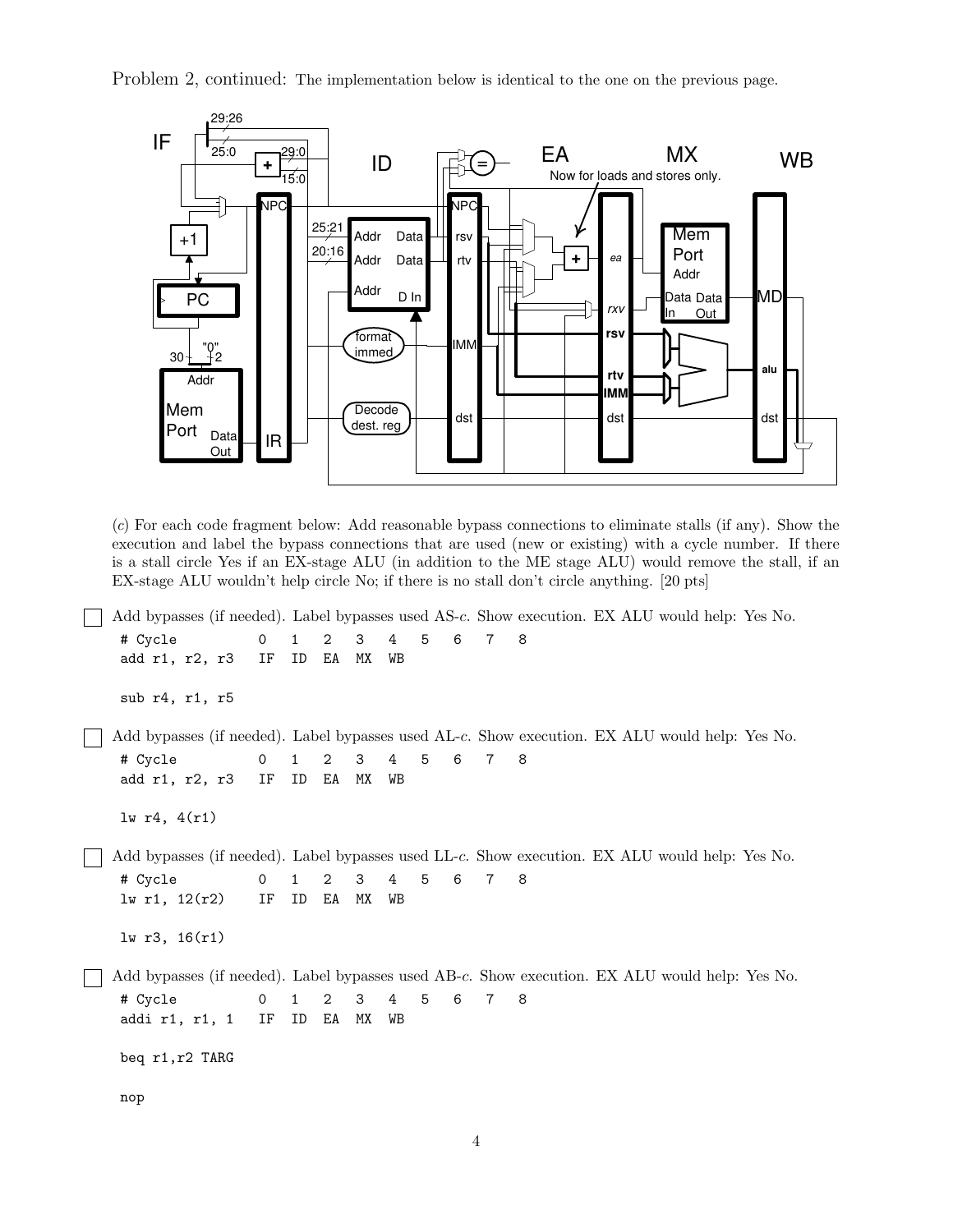Problem 3: Answer each question below.

(a) A computer's scores on SPECint2000 are baseline, 2011; and result (peak) 2014. These baseline and result scores are close, who might be responsible and should they be proud or ashamed: [10 pts]

How might the people who conducted the test be responsible for the close scores? Should they be proud or ashamed?

How might the people who wrote the compiler be responsible for the close scores? Should they be proud or ashamed?

(b) On a SPARC system the handler for trap number 4 is located at address 0xa0001000 and is 100 instructions long. [10 pts]

Show the Trap Base Register (TBR) value and Trap Table contents needed so that execution of a trap instruction will reach this handler. (Don't worry about returning.)

Why isn't a user program allowed to call the handler directly, for example, using the ordinary call instruction call 0xa0001000. (The SPARC call has a 30-bit immediate field so the target address is not too far away.)

What would happen if the user tried to execute the call instruction above?